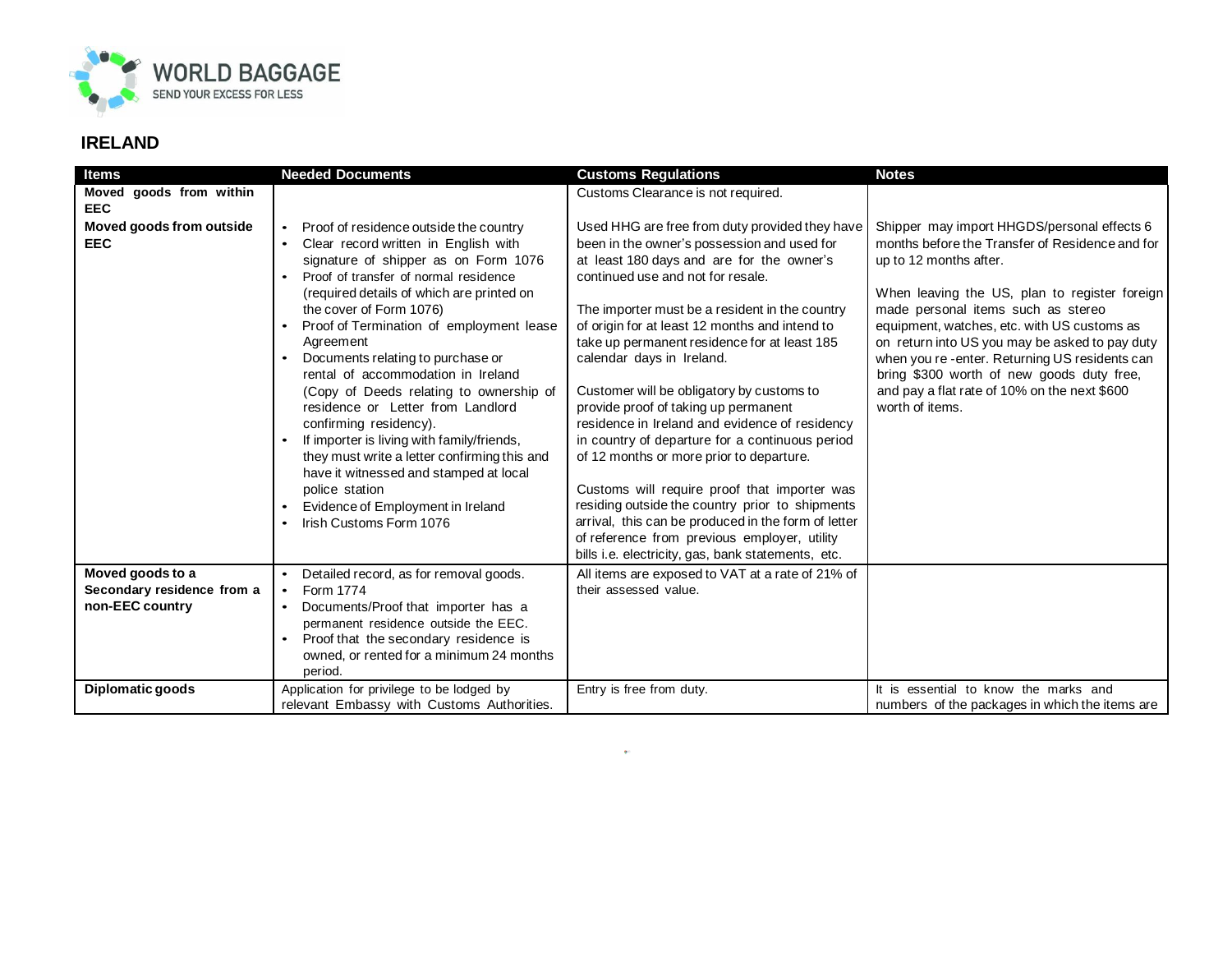

| <b>Items</b>                                                                                         | <b>Needed Documents</b>                                                                                                                                                                                                                                                                                                                                                                                                              | <b>Customs Regulations</b>                                                                                                                                                                                                       | <b>Notes</b>                                                                                                                                                                                                |
|------------------------------------------------------------------------------------------------------|--------------------------------------------------------------------------------------------------------------------------------------------------------------------------------------------------------------------------------------------------------------------------------------------------------------------------------------------------------------------------------------------------------------------------------------|----------------------------------------------------------------------------------------------------------------------------------------------------------------------------------------------------------------------------------|-------------------------------------------------------------------------------------------------------------------------------------------------------------------------------------------------------------|
| Heirlooms, from a non-EEC<br>country                                                                 | Import license.<br>$\bullet$<br>Application for Import License to import<br>goods should be created to Division One,<br>Revenue Commissioners, Dublin Castle,<br>Dublin 2, presenting the following:<br>Will of the deceased or a<br>$\bullet$<br>document relevant extract there from or copy<br>of Probate from the Court if the deceased<br>died intestate. An English translation is<br>necessary if document is not in English. |                                                                                                                                                                                                                                  | travelling, the ship's name, port of arrival and<br>date.                                                                                                                                                   |
|                                                                                                      | Inventory (if the copy Will or other document<br>does not specifically detail the goods to be<br>imported) with supporting documents from<br>the Lawyer verifying that the items to be<br>imported are the legatee's rightful share of<br>the estate.                                                                                                                                                                                |                                                                                                                                                                                                                                  |                                                                                                                                                                                                             |
| Household items, new<br>Furniture, Memorabilia and<br>Gifts, from a non-EEC<br><b>Member country</b> |                                                                                                                                                                                                                                                                                                                                                                                                                                      | Household furniture and new furniture are<br>exposed to payment of customs duty and VAT, if<br>they have not been in the proprietor's previous<br>Use and possession for more than the<br>periods given in item "removal goods". | These items, where included in a household<br>removal are exposed to payment of customs<br>Duty and VAT and must be separately<br>declared on the import declaration (Transfer of<br>Residence Form N°1076) |
| Antiques and art works from<br>non-EEC country                                                       |                                                                                                                                                                                                                                                                                                                                                                                                                                      |                                                                                                                                                                                                                                  | Art works and antiques imported into the<br>country of Ireland for re-sale, are treated as a<br>commercial import, and such goods would be<br>exposed to Duty/VAT according to the<br>situation.            |
| <b>Vehicles/Motor vehicles</b>                                                                       | Proof of Purchase<br>$\bullet$<br>Customs Form 1076<br>$\bullet$                                                                                                                                                                                                                                                                                                                                                                     | Entry is free from duty if vehicle has been in<br>ownership of and has been substantially                                                                                                                                        | Automobiles and Motorcycles may only be<br>imported when shipper is in Ireland.                                                                                                                             |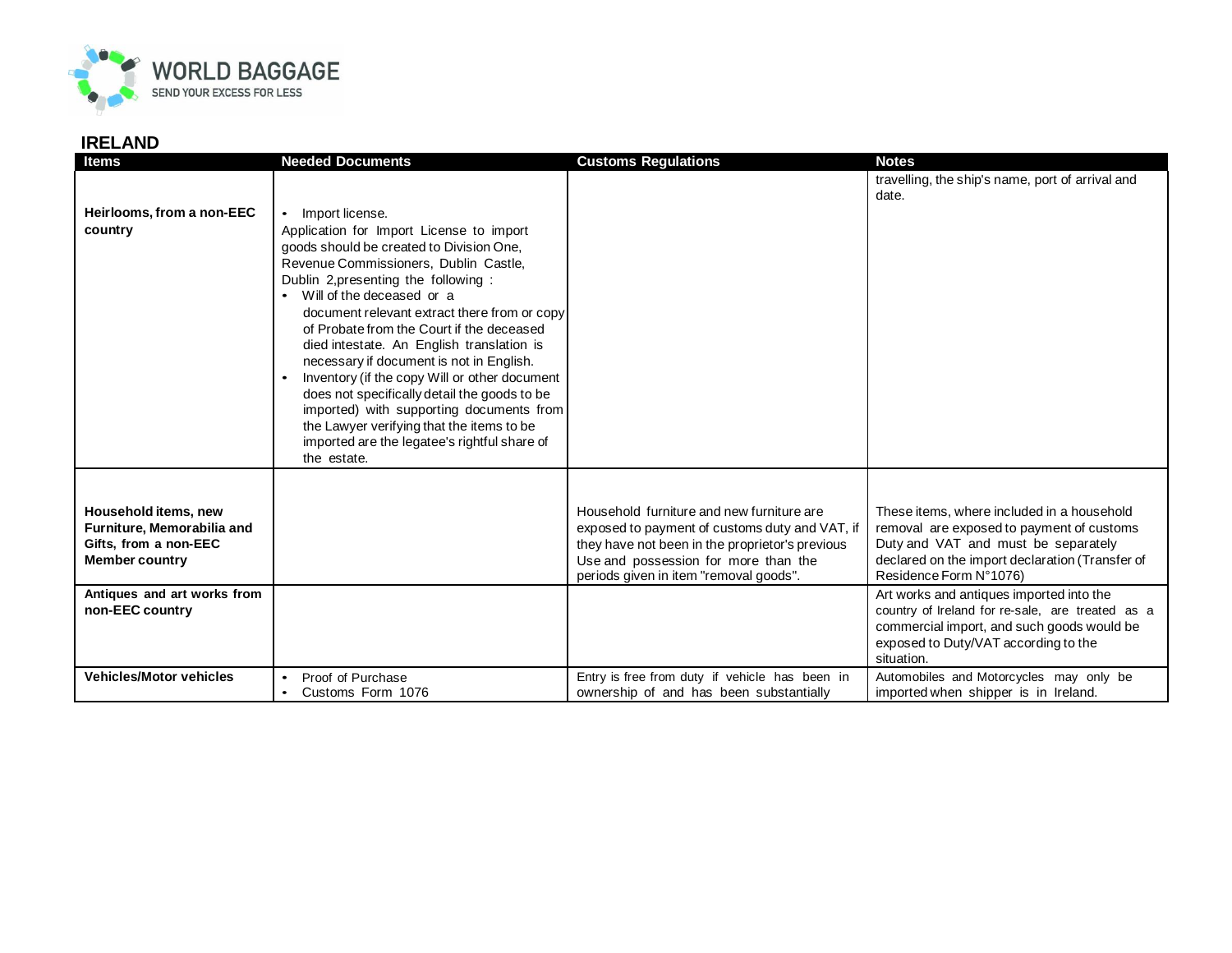

| <b>Items</b>                            | <b>Needed Documents</b>                               | <b>Customs Regulations</b>                                                               | <b>Notes</b>                                                                    |
|-----------------------------------------|-------------------------------------------------------|------------------------------------------------------------------------------------------|---------------------------------------------------------------------------------|
|                                         | True copy of vehicle document that                    | used by Importer abroad, for at least 6 months                                           |                                                                                 |
|                                         | includes owner's name engine and                      | before the transfer to Ireland.                                                          | In the case of motor-drive vehicles (including                                  |
|                                         | chassis number                                        | Vehicle cannot be sold or otherwise disposed                                             | their trailers), mobile homes, caravans,                                        |
|                                         |                                                       | of for 12 months after date of importation.                                              | pleasure boats and private aircraft, the person                                 |
|                                         |                                                       |                                                                                          | involved must have had the use of such                                          |
|                                         |                                                       | All automobiles being imported and not<br>covered under transfer of residence conditions | property for a period of at least 180 days before<br>the transfer of residence. |
|                                         |                                                       | are exposed to sales tax and vehicle registration                                        |                                                                                 |
|                                         |                                                       | tax. In order to identify the amount payable to                                          |                                                                                 |
|                                         |                                                       | customs your destination mediator will require                                           |                                                                                 |
|                                         |                                                       | the following information: Name, Make, type,                                             |                                                                                 |
|                                         |                                                       | engine capacity, model, year, petrol/diesel,                                             |                                                                                 |
|                                         |                                                       | length of time owned and purchased value.                                                |                                                                                 |
| Motor cars, vehicles, etc (same         | N°1077 or the Transfer of Residence Form<br>$\bullet$ | Entry is free from duty if vehicle has been in                                           | Though the owner must have owned the car for                                    |
| as above) from another                  | Documentary evidence that vehicle has been            | ownership of and has been significantly                                                  | only six months :                                                               |
| member state of EEC                     | in the owner's possession and use                     | used by importer abroad for over 6 months.                                               | • he must have lived abroad for over                                            |
|                                         | abroad for over 180 days.                             |                                                                                          | 1 year.                                                                         |
|                                         |                                                       |                                                                                          | • he must present documentary evidence of<br>his stay outside the country.      |
| <b>Articles of Gold or Silver Plate</b> | Form N°, CU.56<br>$\bullet$                           | Entry is free from duty.                                                                 | Statutory declaration must be made by Importer                                  |
| (does not apply to                      |                                                       |                                                                                          | before a Commissioner for Oaths on Form                                         |
| electroplated goods) from a             |                                                       |                                                                                          | N°.CU.56, to the effect that such articles are                                  |
| non-EEC country                         |                                                       |                                                                                          | being imported for private use and are not for                                  |
|                                         |                                                       |                                                                                          | sale or trade.                                                                  |
| Weapons                                 |                                                       | Not Allowed                                                                              | Owners of firearms must have a temporary                                        |
|                                         |                                                       |                                                                                          | importation license, before arrival in Ireland. On                              |
|                                         |                                                       |                                                                                          | arrival, firearms will be inspected by customs                                  |
|                                         |                                                       |                                                                                          | and surrendered to Police, who will issue                                       |
|                                         |                                                       |                                                                                          | license to hold firearm in republic of Ireland.                                 |
| Straw, Hay                              |                                                       | Not Allowed                                                                              | Including if used in packing.                                                   |
| Pets                                    | Certificate of inoculation from a registered          |                                                                                          |                                                                                 |
|                                         | Vet and 180 days quarantine in licensed               |                                                                                          |                                                                                 |